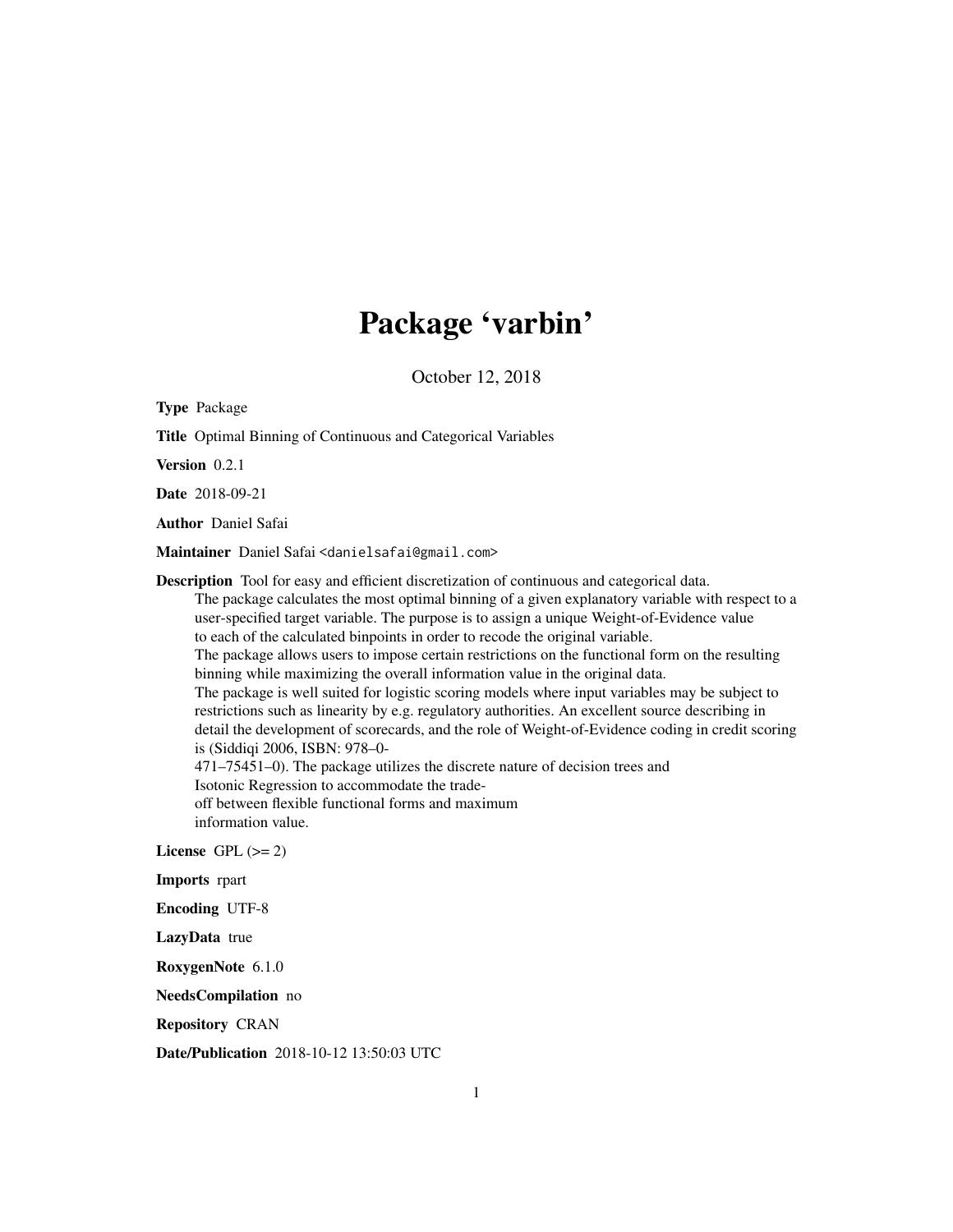### <span id="page-1-0"></span>R topics documented:

| Index |  |  |  |  |  |  |  |  |  |  |  |  |  |  |  |
|-------|--|--|--|--|--|--|--|--|--|--|--|--|--|--|--|
|       |  |  |  |  |  |  |  |  |  |  |  |  |  |  |  |
|       |  |  |  |  |  |  |  |  |  |  |  |  |  |  |  |
|       |  |  |  |  |  |  |  |  |  |  |  |  |  |  |  |
|       |  |  |  |  |  |  |  |  |  |  |  |  |  |  |  |
|       |  |  |  |  |  |  |  |  |  |  |  |  |  |  |  |
|       |  |  |  |  |  |  |  |  |  |  |  |  |  |  |  |

varbin *varbin*

### Description

Optimal binning of numerical variable

#### Usage

varbin(df, x, y, p=0.05, custom\_vec=NA)

#### Arguments

| df           | A data frame                                                                                                                                                 |
|--------------|--------------------------------------------------------------------------------------------------------------------------------------------------------------|
| $\mathsf{x}$ | String. Name of continuous variable in data frame.                                                                                                           |
| <sub>V</sub> | String. Name of binary response variable $(0,1)$ in data frame.                                                                                              |
| p            | Percentage of records per bin. Default 5 pct. (0.05). This parameter only accepts<br>values greater than $0.00$ (0 pct.) and lower than $0.50$ (50 pct.).    |
| custom_vec   | Numerical input vector with custom cutpoints. E.g. custom_vec= $c(20, 50, 75)$<br>$\ge$ =75]. NA results in the default unrestricted (most optimal) binning. |

#### Value

The command varbin generates a data frame with necessary info and utilities for binning. The user should save the output result so it can be used with e.g. varbin.plot, or varbin.convert.

```
# Set seed and generate data
set.seed(1337)
target <- as.numeric(runif(10000, 0, 1)<0.2)
age <- round(rnorm(10000, 40, 15), 0)
age[age<20] <- round(rnorm(sum(age<20), 40, 5), 0)
age[age>95] <- round(rnorm(sum(age>95), 40, 5), 0)
inc <- round(rnorm(10000, 100000, 10000), 0)
educ <- sample(c("MSC", "BSC", "SELF", "PHD", "OTHER"), 10000, replace=TRUE)
```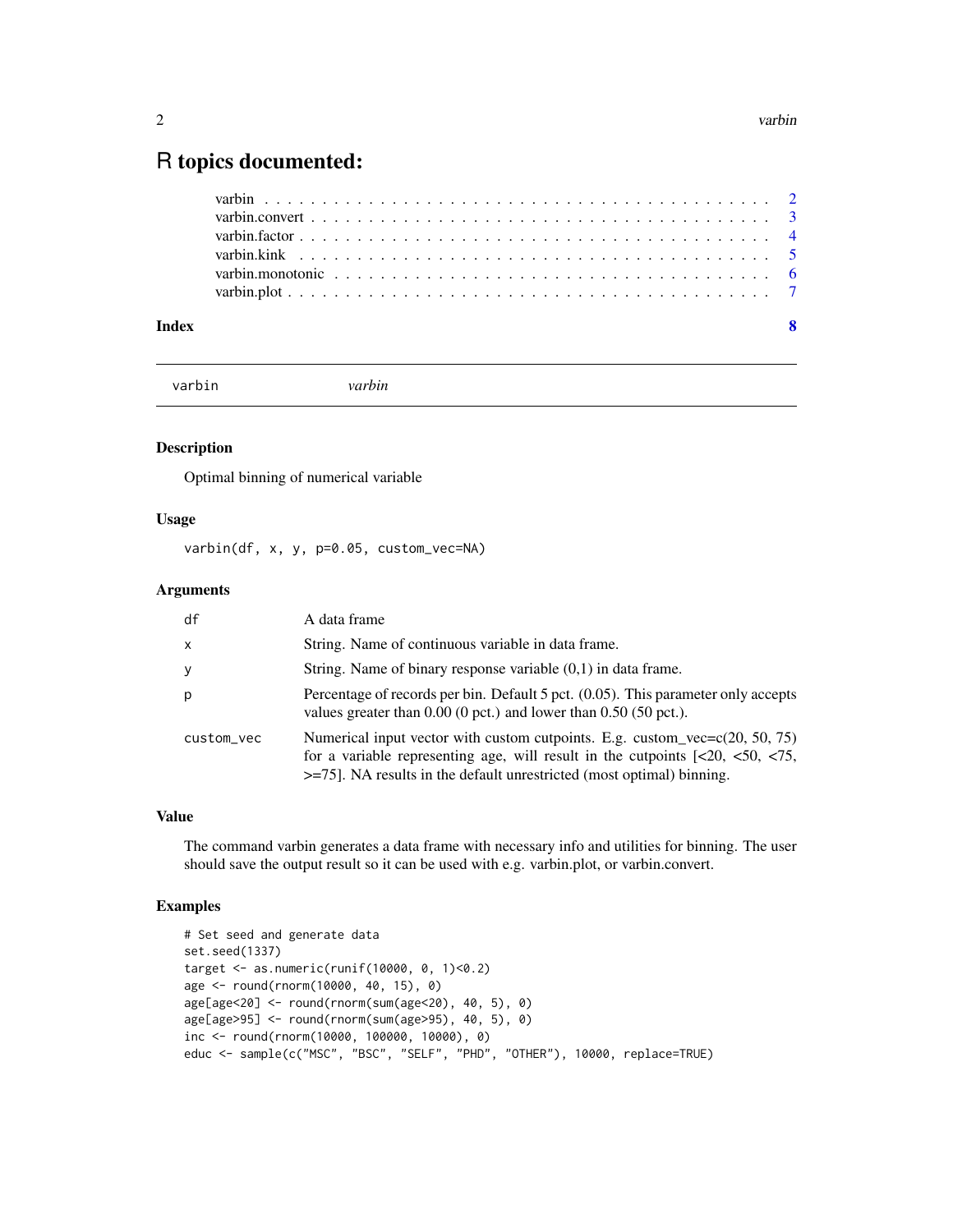#### <span id="page-2-0"></span>varbin.convert 3

```
df <- data.frame(target=target, age=age, inc=inc, educ=educ)
# Perform unrestricted binning
result <- varbin(df, "age", "target")
# Perform custom binning
result2 <- varbin(df, "age", "target", custom_vec=c(30,40,60,75))
```
varbin.convert *varbin.convert*

#### Description

Generate new variable based on constructed binnings

#### Usage

```
varbin.convert(df, ivTable, x)
```
#### Arguments

| df      | A data frame                                                                  |
|---------|-------------------------------------------------------------------------------|
| ivTable | Output from either varbin, varbin, factor, varbin, monotonic or varbin, kink. |
| X       | String. Name of variable in data frame for which binninngs should be applied. |

#### Value

The command varbin.convert appends a new variable named "WoE\_[x]" to the data frame. The new variable consist of the Weight of Evidence values from the resulting binning.

```
# Set seed and generate data
set.seed(1337)
target <- as.numeric(runif(10000, 0, 1)<0.2)
age <- round(rnorm(10000, 40, 15), 0)
age[age<20] <- round(rnorm(sum(age<20), 40, 5), 0)
age[age>95] <- round(rnorm(sum(age>95), 40, 5), 0)
inc <- round(rnorm(10000, 100000, 10000), 0)
educ <- sample(c("MSC", "BSC", "SELF", "PHD", "OTHER"), 10000, replace=TRUE)
df <- data.frame(target=target, age=age, inc=inc, educ=educ)
# Split train/test
df_train <- df[1:5000, ]
df_test <- df[5001:nrow(df), ]
# Perform unrestricted binnings
result <- varbin.factor(df_train, "educ", "target")
result2 <- varbin(df_train, "age", "target")
```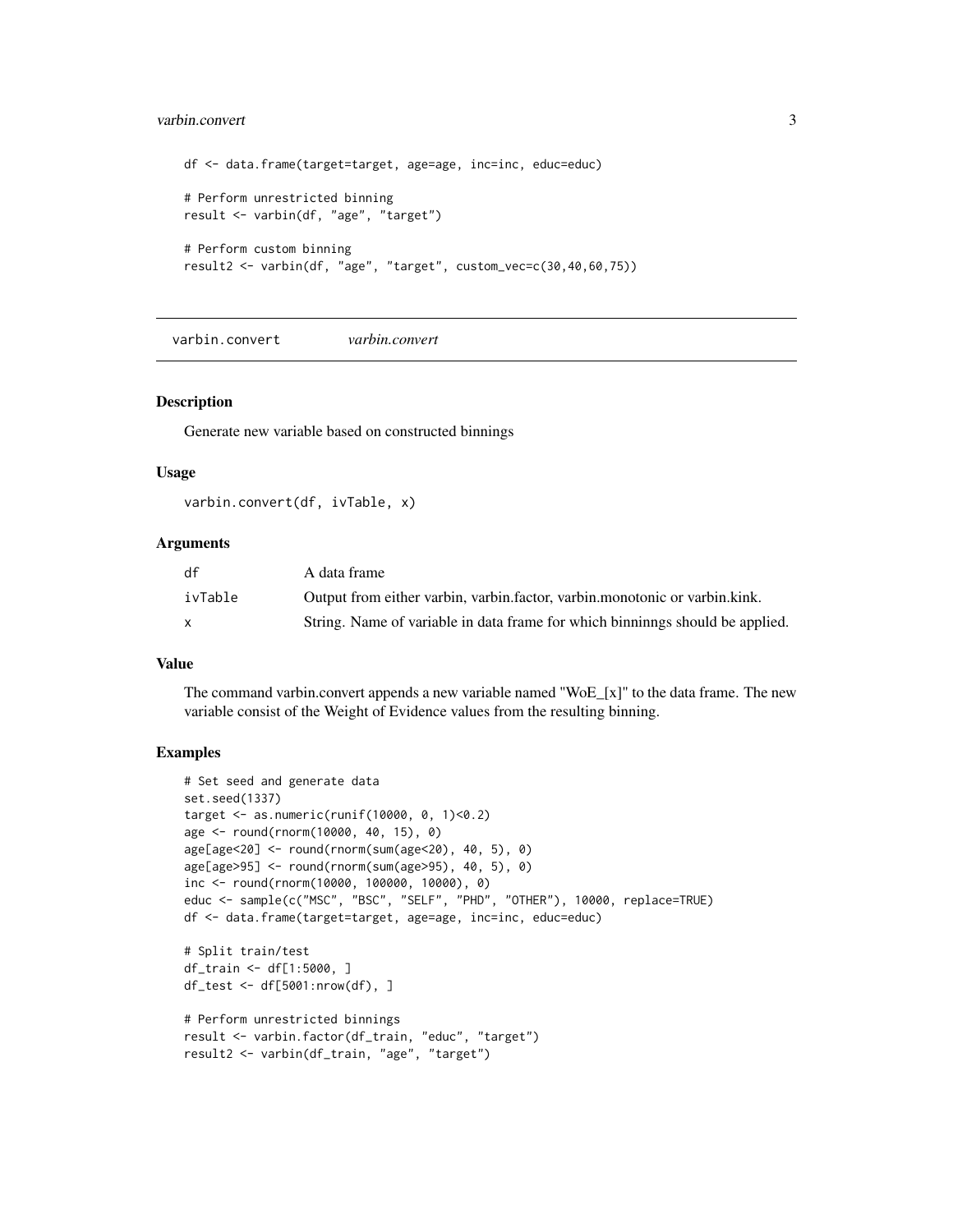```
# Convert test data
df_new <- varbin.convert(rbind(df_train, df_test), result,"educ")
df_new <- varbin.convert(df_new, result2, "age")
```
varbin.factor *varbin.factor*

#### Description

Binning of categorical variable

#### Usage

varbin.factor(df, x, y, custom\_vec=NA)

#### Arguments

| df         | A data frame                                                                                                                                                                                                                                                                                                                                                                                           |
|------------|--------------------------------------------------------------------------------------------------------------------------------------------------------------------------------------------------------------------------------------------------------------------------------------------------------------------------------------------------------------------------------------------------------|
| X          | String. Name of factor variable in data frame.                                                                                                                                                                                                                                                                                                                                                         |
| y          | String. Name of binary response variable $(0,1)$ in data frame.                                                                                                                                                                                                                                                                                                                                        |
| custom_vec | Character input vector with custom cutpoints. E.g. custom_vec=c("STUDENT",<br>"UNEMP,RETIRED", "EMPLOYED") for a variable representing occupation,<br>will result in the cutpoints ["STUDENT", "UNEMP, RETIRED", "EMPLOYED"].<br>NA results in default binning (no binning) i.e. the cutpoints ["STUDENT", "UN-<br>EMP", "RETIRED", "EMPLOYED"] corresponding to the levels of the factor<br>variable. |

#### Value

The command varbin generates a data frame with necessary info and utilities for binning. The user should save the output result so it can be used with e.g. varbin.plot, or varbin.convert.

```
# Set seed and generate data
set.seed(1337)
target <- as.numeric(runif(10000, 0, 1)<0.2)
age <- round(rnorm(10000, 40, 15), 0)
age[age<20] <- round(rnorm(sum(age<20), 40, 5), 0)
age[age>95] <- round(rnorm(sum(age>95), 40, 5), 0)
inc <- round(rnorm(10000, 100000, 10000), 0)
educ <- sample(c("MSC", "BSC", "SELF", "PHD", "OTHER"), 10000, replace=TRUE)
df <- data.frame(target=target, age=age, inc=inc, educ=educ)
# Perform unrestricted binning
result <- varbin.factor(df, "educ", "target")
# Perform custom binning
result2 <- varbin.factor(df, "educ", "target", custom_vec=c("MSC,BSC,PHD", "SELF", "OTHER"))
```
<span id="page-3-0"></span>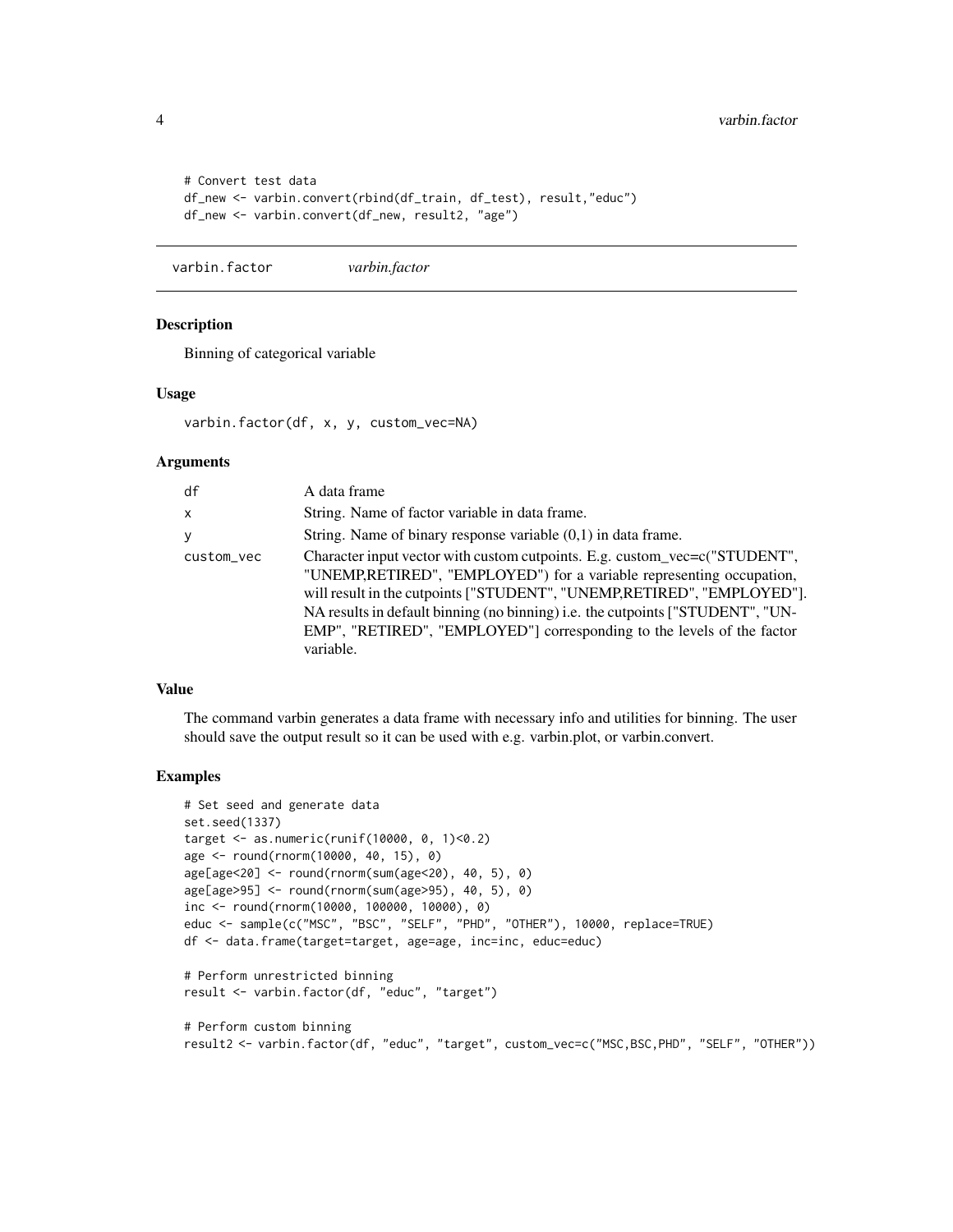<span id="page-4-0"></span>varbin.kink *varbin.kink*

#### Description

Impose global/local extremum i.e. a kink restriction on binning of numerical variable (if possible)

#### Usage

```
varbin.kink(df, x, y, p=0.05)
```
#### Arguments

| df | A data frame                                                                                                                                              |
|----|-----------------------------------------------------------------------------------------------------------------------------------------------------------|
| x  | String. Name of continuous variable in data frame.                                                                                                        |
| v  | String. Name of binary response variable $(0,1)$ in data frame.                                                                                           |
| D  | Percentage of records per bin. Default 5 pct. (0.05). This parameter only accepts<br>values greater than $0.00$ (0 pct.) and lower than $0.50$ (50 pct.). |

#### Value

The command varbin.kink generates a data frame with necessary info and utilities for a variable where the binnings are restricted such that the functional form is characterized by having a global/local minimum/maximum i.e. a kink. The function will not work for variables where both a monotonically in- or decreasing functional form can't be imposed The user should save the output result so it can be used with e.g. varbin.plot, or varbin.convert.

```
# Set seed and generate data
set.seed(1337)
target <- as.numeric(runif(10000, 0, 1)<0.2)
age <- round(rnorm(10000, 40, 15), 0)
age[age<20] <- round(rnorm(sum(age<20), 40, 5), 0)
age[age>95] <- round(rnorm(sum(age>95), 40, 5), 0)
inc <- round(rnorm(10000, 100000, 10000), 0)
educ <- sample(c("MSC", "BSC", "SELF", "PHD", "OTHER"), 10000, replace=TRUE)
df <- data.frame(target=target, age=age, inc=inc, educ=educ)
```

```
# Perform restricted binning - note the kink shape of the WoE values in the output
result <- varbin.kink(df, "inc", "target")
```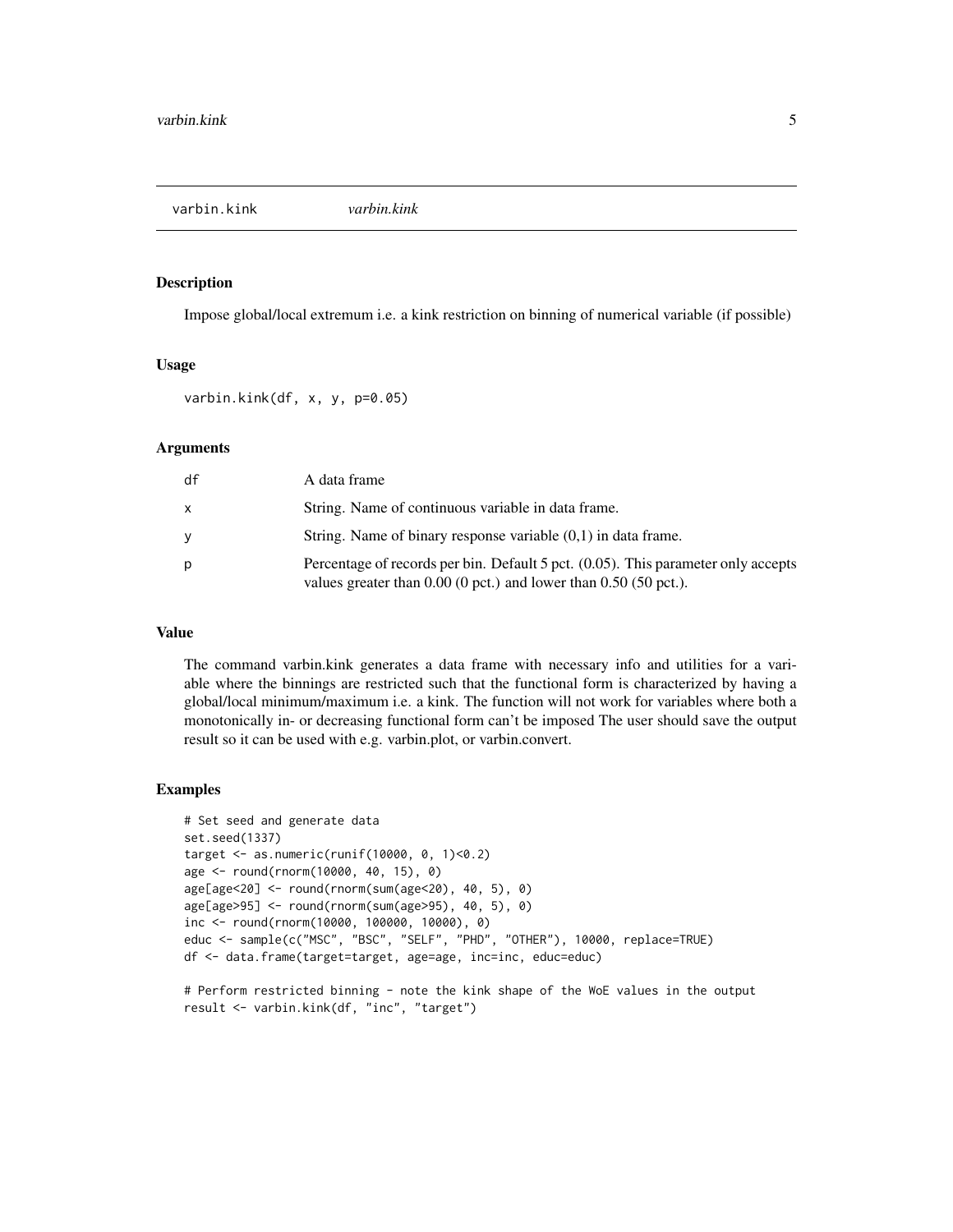<span id="page-5-0"></span>varbin.monotonic *varbin.monotonic*

#### Description

Monotonically in- or decreasing restriction on binning of numerical variable

#### Usage

varbin.monotonic(df, x, y, p=0.05, increase=F, decrease=F, auto=T)

#### Arguments

| df           | A data frame                                                                                                                                              |
|--------------|-----------------------------------------------------------------------------------------------------------------------------------------------------------|
| $\mathsf{x}$ | String. Name of continuous variable in data frame.                                                                                                        |
| y            | String. Name of binary response variable $(0,1)$ in data frame.                                                                                           |
| p            | Percentage of records per bin. Default 5 pct. (0.05). This parameter only accepts<br>values greater than $0.00$ (0 pct.) and lower than $0.50$ (50 pct.). |
| increase     | Logical (TRUE/FALSE). Whether to force an increasing monotonic functional<br>form (if possible)                                                           |
| decrease     | Logical (TRUE/FALSE). Whether to force a decreasing monotonic functional<br>form (if possible)                                                            |
| auto         | Logical (TRUE/FALSE). Whether to choose which of the two above is most<br>optimal                                                                         |

#### Value

The command varbin generates a data frame with necessary info and utilities for a monotonically inor decreasing functional form restriction imposed to the binning. The user should save the output result so it can be used with e.g. varbin.plot, or varbin.convert.

```
# Set seed and generate data
set.seed(1337)
target <- as.numeric(runif(10000, 0, 1)<0.2)
age <- round(rnorm(10000, 40, 15), 0)
age[age<20] <- round(rnorm(sum(age<20), 40, 5), 0)
age[age>95] <- round(rnorm(sum(age>95), 40, 5), 0)
inc <- round(rnorm(10000, 100000, 10000), 0)
educ <- sample(c("MSC", "BSC", "SELF", "PHD", "OTHER"), 10000, replace=TRUE)
df <- data.frame(target=target, age=age, inc=inc, educ=educ)
# Perform monotonically restricted binning
```

```
result <- varbin.monotonic(df, "inc", "target")
```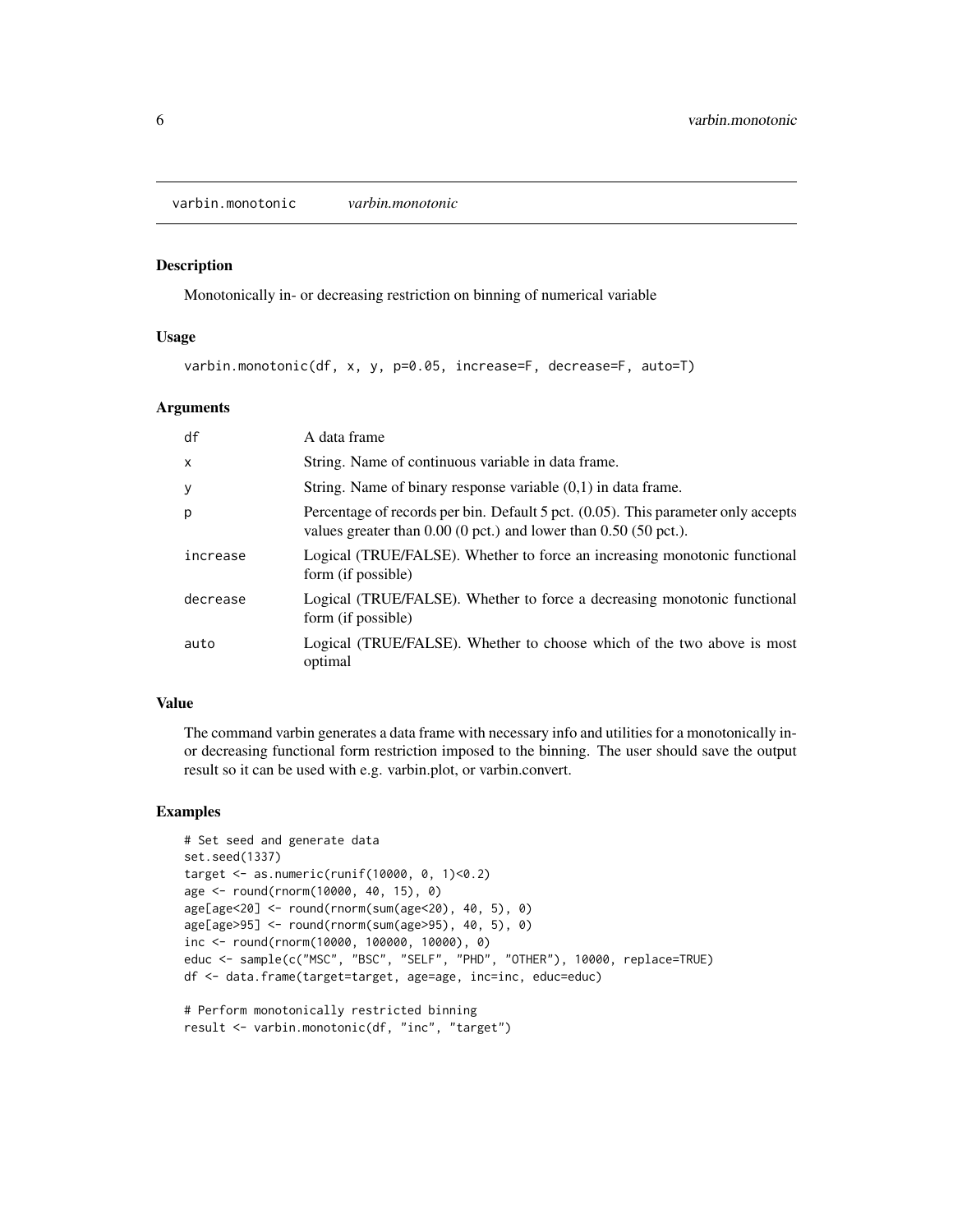<span id="page-6-0"></span>varbin.plot *varbin.plot*

#### Description

Generate simple plot to visualize binning results

#### Usage

```
varbin.plot(ivTable)
```
#### Arguments

ivTable Output from either varbin, varbin.factor, varbin.monotonic or varbin.kink.

#### Value

The command varbin.plot generates a simple plot with the Weight of Evidence values on the y-axis and the cutpoints/binnings on the x-axis. Gives a nice overview of the functional form and the relatioship between the explanatory variable and the dependent variable.

```
# Set seed and generate data
set.seed(1337)
target <- as.numeric(runif(10000, 0, 1)<0.2)
age <- round(rnorm(10000, 40, 15), 0)
age[age<20] <- round(rnorm(sum(age<20), 40, 5), 0)
age[age>95] <- round(rnorm(sum(age>95), 40, 5), 0)
inc <- round(rnorm(10000, 100000, 10000), 0)
educ <- sample(c("MSC", "BSC", "SELF", "PHD", "OTHER"), 10000, replace=TRUE)
df <- data.frame(target=target, age=age, inc=inc, educ=educ)
# Perform restricted binning
```

```
result <- varbin.kink(df, "inc", "target")
# Plot result
varbin.plot(result)
```